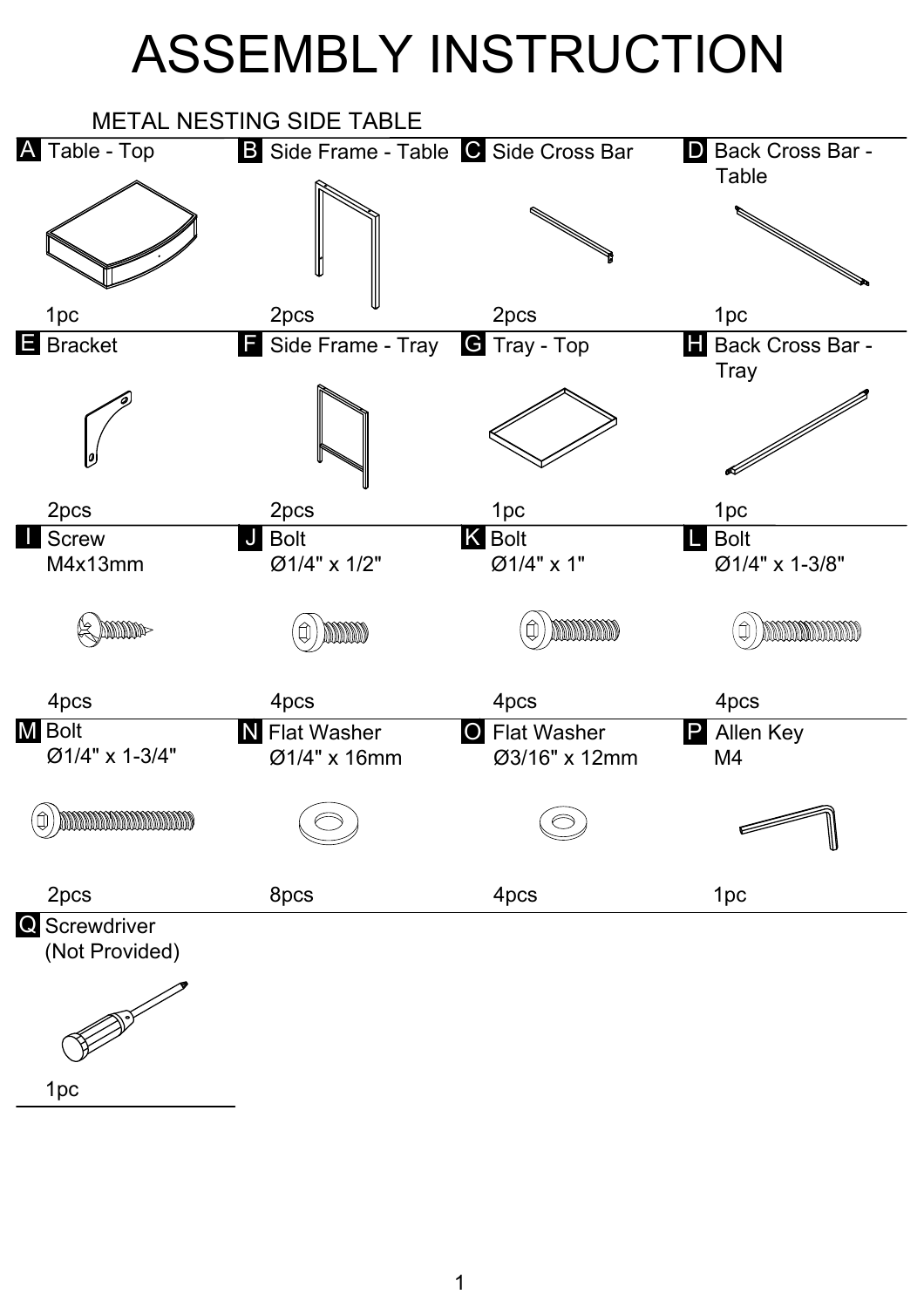

The first and second pages list all the contents included in the box. Please take the time to identify the hardware as well as the individual components to this product. As you unpack and prepare for assembly, place the contents on a carpeted or padded area to protect them from damage.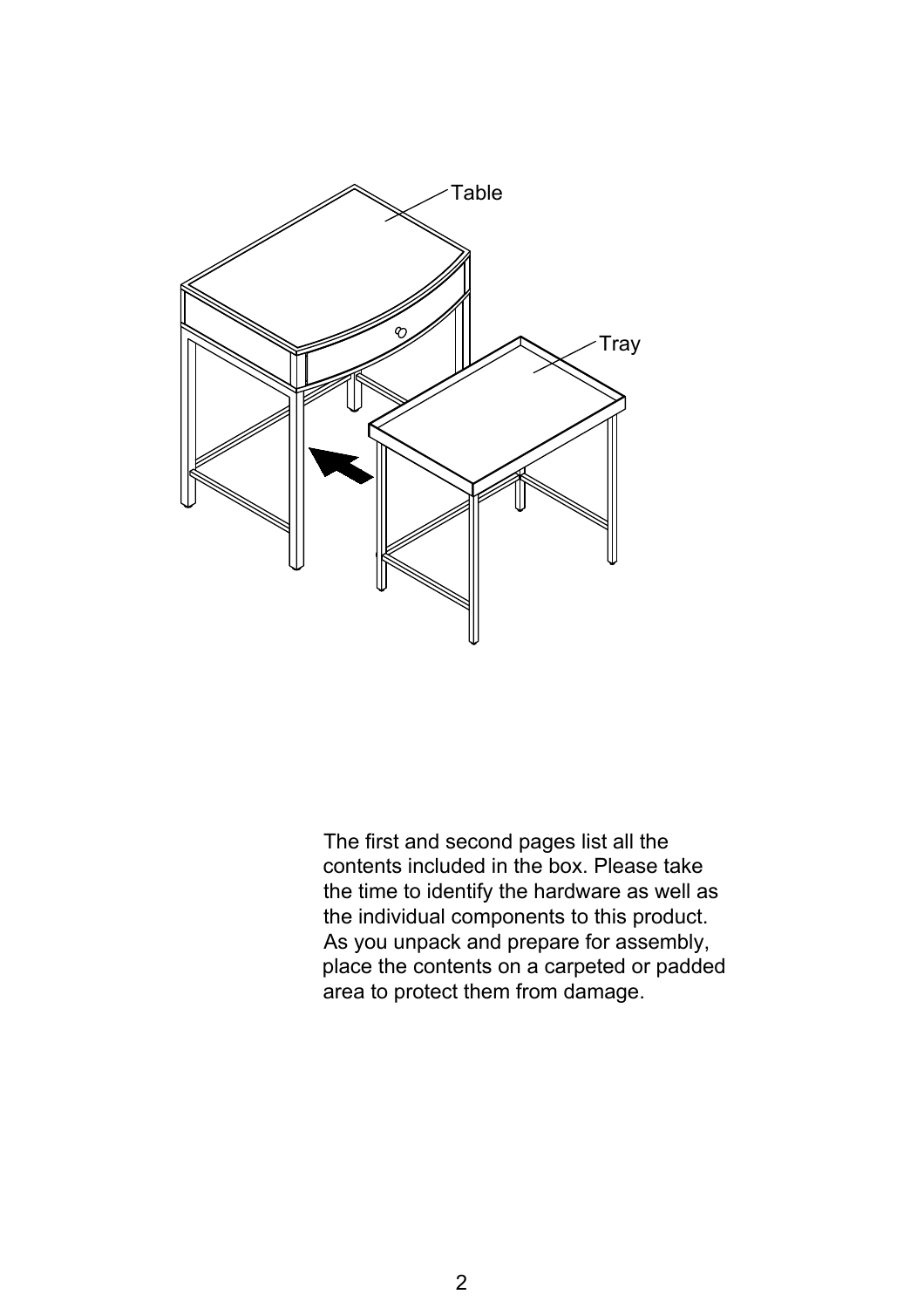## **Table**

 $\overline{2}$ 

1 Assemble Side Cross Bar (C) to Side Frame - Table (B), using Bolt (J) by Allen Key (P) as below shown.



Assemble Back Cross Bar - Table (D) to pre-assembled Side Frame - Table (B), using Bolt (M) by Allen Key (P) as below shown.

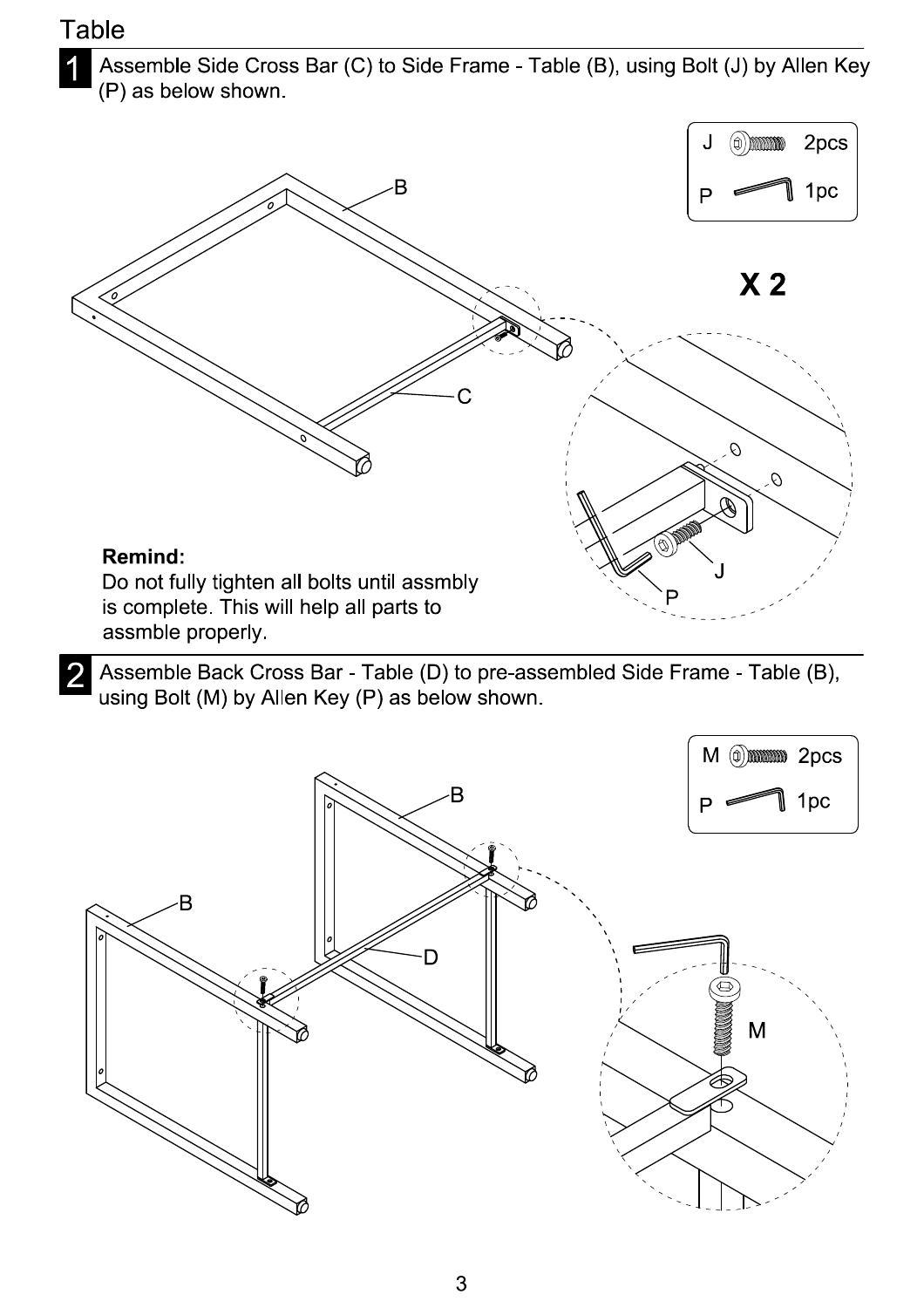3 Assemble pre-assembled Side Frame - Table (B) to Table - Top (A), using Bolt (L) & Flat Washer (N) by Allen Key (P) as below shown.



A Assemble Bracket (E) to the back of pre-assembled Table - Top (A) & Side Frame - Table (B), using Screw (I) & Flat Washer (O) by Screwdriver (Q) as below shown.

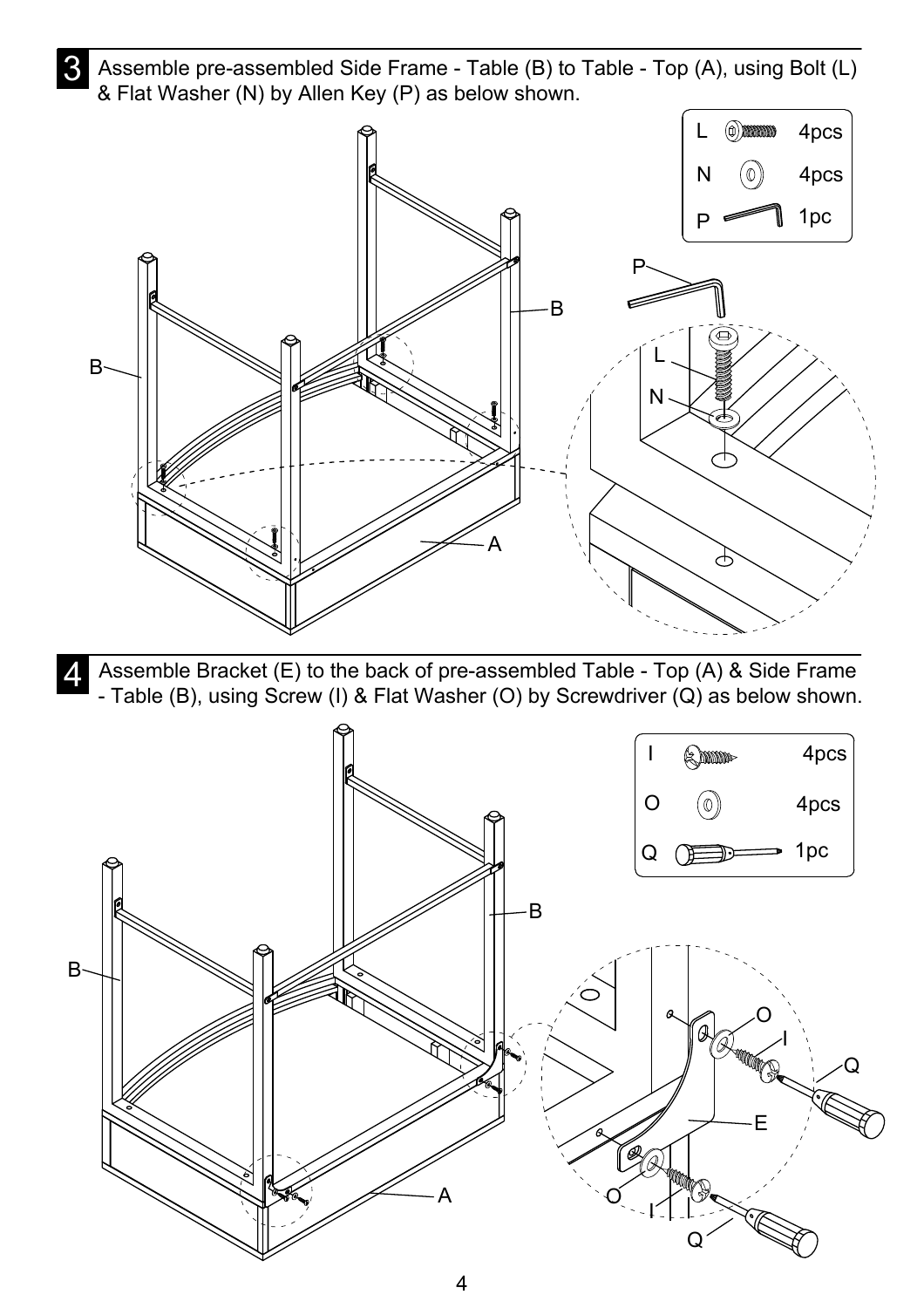**S** Open the drawer, take down the Handle inside of the drawer using Screwdriver (Q). Do not throw the bolt and flat washer away, they will be used in next step.



**6** Assemble Handle to the face of drawer using the bolt & flat washer by Screwdriver (Q) as below shown.

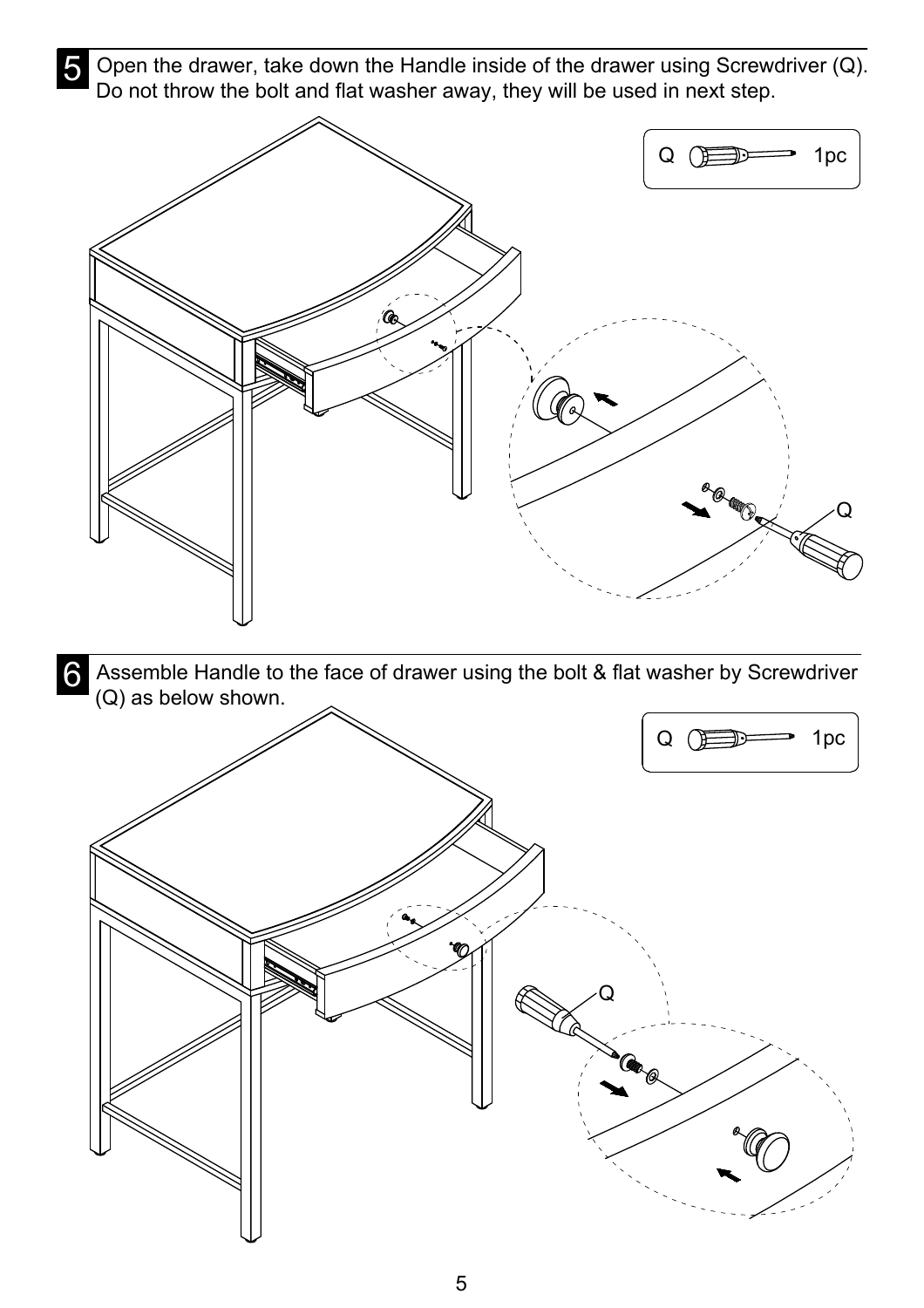## Tray



Assemble Back Cross Bar - Tray (H) to Side Frame - Tray (F), using Bolt (J) by Allen Key (P) as below shown.



8 Assemble pre-assembled Side Frame - Tray (F) to Tray - Top (G), using Bolt (K) & Flat Washer (N) by Allen Key (P) as below shown.